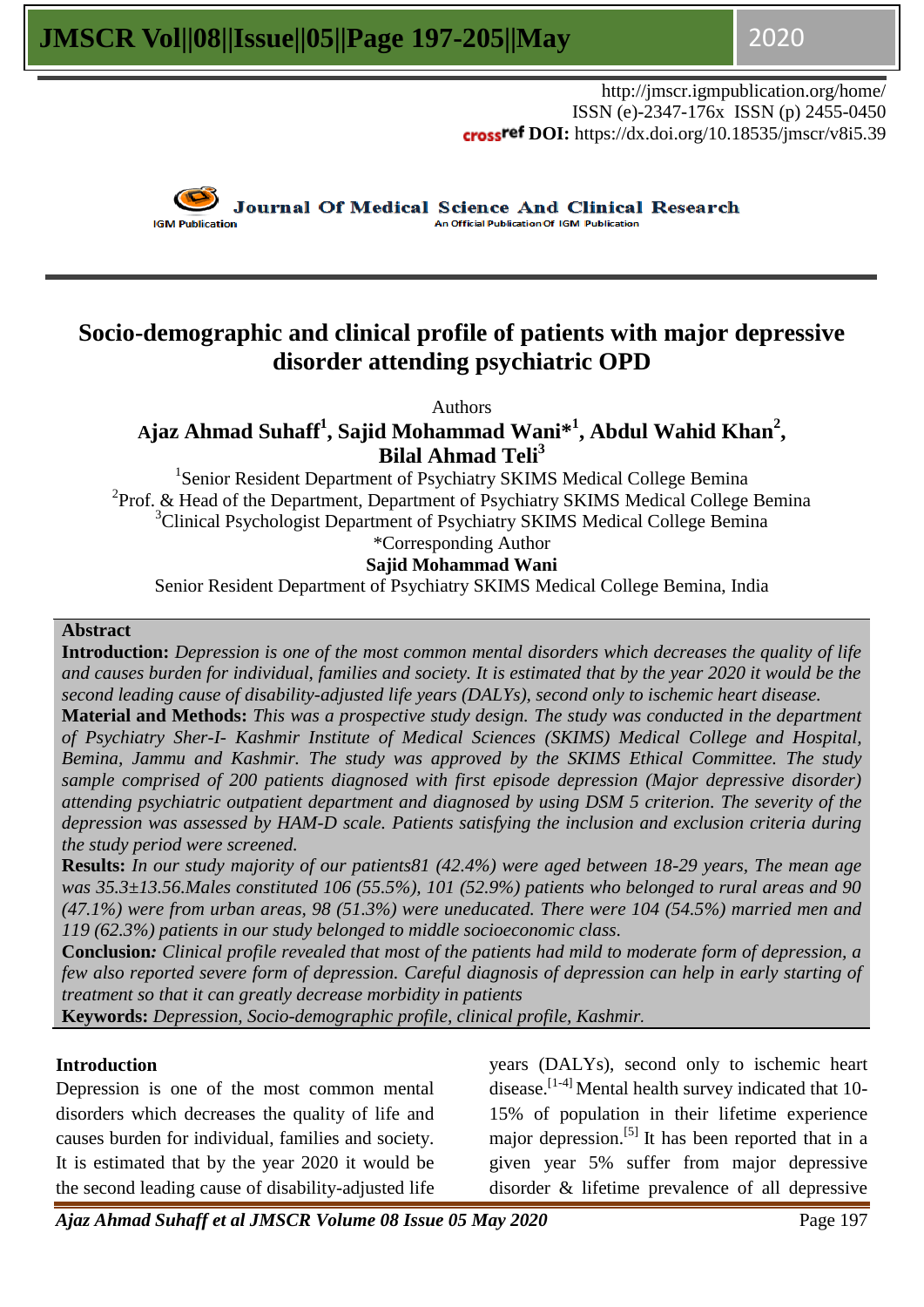disorders taken together is over 20%.[6] In India a survey reported an overall prevalence of 15.9% for depression.[7] The prevalence of depression has increased over past few decades.<sup>[8]</sup> The prevalence of depressive symptoms in Kashmir as measured by CES-D scale was reported approximately 55.72%.[9] In Kashmir there has been political ups and downs and continuous violence since three decades which may result in high psychiatric morbidities<sup>.[10]</sup>

In this paper, we present the details of our study findings on the sociodemographics and clinical profile of patients suffering from depressive disorders attending our hospital Out Patient Department.

#### **Aims and Objectives**

To study the socio-demographic and clinical profile of patients with major depressive disorder attending psychiatric OPD.

#### **Materials and Methods**

This was a prospective study design. The study was conducted in the department of Psychiatry Shere-I- Kashmir Institute of Medical Sciences (SKIMS) Medical College and Hospital, Bemina, Jammu and Kashmir. The study was approved by the SKIMS Ethical Committee. The study sample comprised of 191 patients diagnosed with Major depressive disorder attending psychiatric outpatient department diagnosed by using DSM 5 criterion during the period of one year. The severity of the depression was assessed by HAM-D scale. Patients satisfying the inclusion and exclusion criteria during the study period were screened.

#### **Inclusion Criteria**

- 1. Patients above 18 years of age.
- 2. Patients with major depressive disorder (MDD).
- 3. Those able to understand and answer proforma questionnaire verbally.
- 4. Those willing to participate and give informed consent.

#### **Exclusion Criteria**

- 1. Patients <18 years of age.
- 2. Patients with depression with psychotic features.
- 3. Patients with bipolar affective disorder.
- 4. History of substance abuse or dependence.
- 5. Patients unable to understand and answer proforma questionnaire verbally
- 6. Those not willing to participate or give informed consent.

The purpose of the study was explained to the patients. It was also explained that the participating in this study or withdrawing from the study at any stage, would in no way affect the treatment. Participants written informed consent was taken in his/her own language prior to taking the information. If the patient was illiterate, the consent form was read by the relatives and the consent was taken. After written informed consent each patient was individually interviewed along with the proforma prepared specifically for the study to gather information on parameters pertaining to sociodemographic and clinical profile. The anonymity of the participants was ensured, as the names of the participants were not written on any of the questionnaires, which were assigned a number only, and confidentiality of data were strictly maintained. Care was also taken that no harm came to the patients, by ensuring privacy whilst completing the interview.

#### **Instruments**

**Semi-Structured Proforma:** Proforma was prepared for the study which included socialdemographic profile, Clinical profile (including history of present complaints medical and psychiatric, Family and Personal history and clinical examination and diagnosis.

**DSM-5:** Diagnostic and Statistical Manual of Mental Disorders Fifth Edition was used for the diagnosis of depression. DSM-5 diagnostic criteria has been used for diagnosing the patients having depression.<sup>[11]</sup> DSM-5 diagnostic criterion is a tool for collecting and communicating accurate public health statistics on mental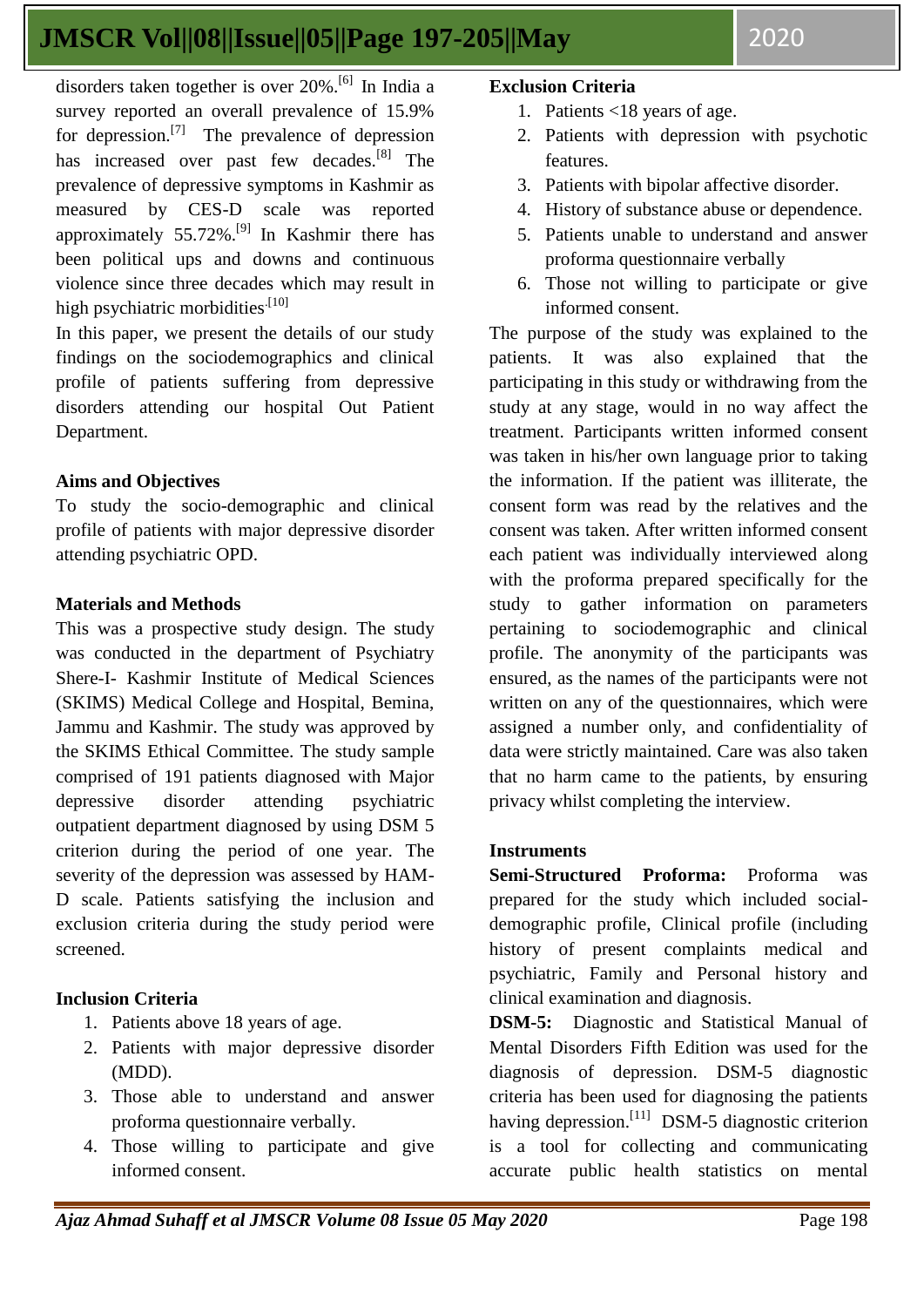disorders. DSM-5 is designed better to fill the need of clinicians, patients, families, and researchers for a clear and concise description of each mental disorder organized by explicit diagnostic criteria supplemented. Diagnosis was formulated under the supervision of the consultant in the department.

### **Hamilton Depression Rating Scale- HAM-D**

Hamilton Depression Rating scale (HAM-D) has been used for assessing the severity of depression. The Ham-D is the most widely used clinicianadministered depression assessment scale. A score of 0–7 is generally accepted to be within the normal range, 8-13-mild depression, 14-18 moderate depression, 19-22-severe depression. $^{[12]}$ At baseline HAM-D scale was applied, then after 6 and 12 weeks follow up. Response to treatment was measured by the change in HAM-D scores before and after treatment, with positive values reflecting improvement in HAM-D symptoms.

### **Statistical Analysis**

All data thus collected was tabulated and analysed statistically using SSPS software version 20.0 under guidance of a statistician and conclusions were drawn.

#### **Results**

| Age distribution of studied patients |                        |              |  |
|--------------------------------------|------------------------|--------------|--|
| Age (years)                          | <b>No. of Patients</b> | Percentage % |  |
| 18-29                                | 81                     | 42.4         |  |
| 30-39                                | 42                     | 22.0         |  |
| 40-49                                | 26                     | 13.6         |  |
| 50-59                                | 38                     | 19.9         |  |
| >60                                  |                        | 2.1          |  |
| Mean $\pm$ SD=35.3 $\pm$ 13.56       |                        |              |  |

| <b>Gender distribution of patients</b> |                        |              |  |
|----------------------------------------|------------------------|--------------|--|
| Gender                                 | <b>No. of Patients</b> | Percentage % |  |
| Male                                   | 106                    | 55.5         |  |
| <b>Female</b>                          | 85                     | 44.5         |  |
| <b>Total</b>                           | 191                    | 100          |  |

| Distribution of patients as per residence |                                       |      |  |  |  |
|-------------------------------------------|---------------------------------------|------|--|--|--|
| <b>Residence</b>                          | <b>No. of Patients</b><br>Percentage% |      |  |  |  |
| <b>Rural</b>                              | 101                                   | 52.9 |  |  |  |
| <b>Urban</b>                              | 90                                    | 47.1 |  |  |  |
| <b>Total</b>                              | 191                                   | 100  |  |  |  |

| <b>Occupation of studied patients</b> |                        |              |  |
|---------------------------------------|------------------------|--------------|--|
| Occupation                            | <b>No. of Patients</b> | Percentage % |  |
| <b>Student</b>                        | 15                     | 7.9          |  |
| <b>Unemployed</b>                     | 97                     | 50.8         |  |
| <b>Employed</b>                       | 79                     | 41.4         |  |
| Total                                 | 101                    | 100          |  |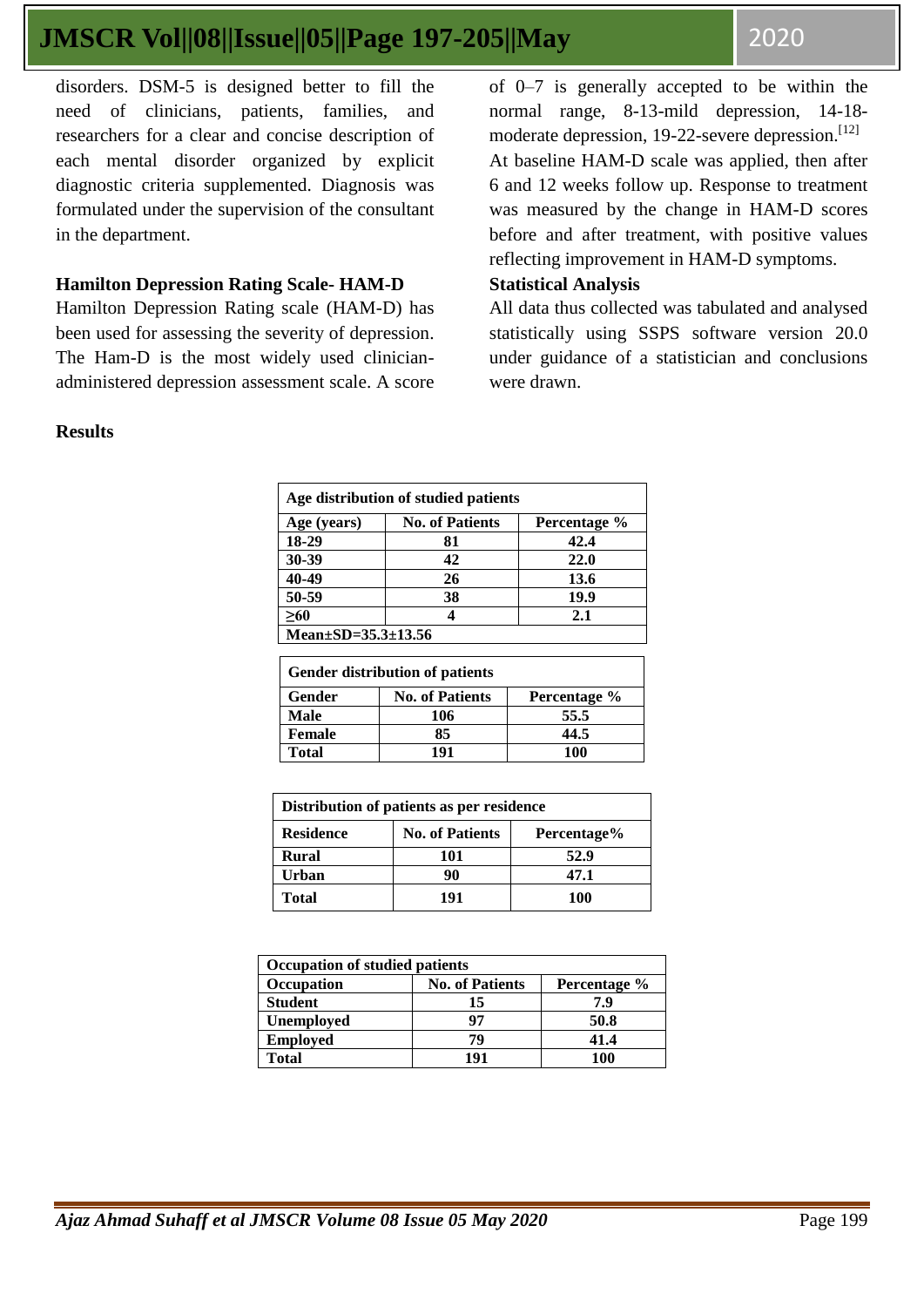| <b>Educational status of studied patients</b> |                        |              |  |
|-----------------------------------------------|------------------------|--------------|--|
| <b>Educational status</b>                     | <b>No. of Patients</b> | Percentage % |  |
| <b>Uneducated</b>                             | 98                     | 51.3         |  |
| <b>Primary</b>                                |                        | 4.2          |  |
| <b>Middle</b>                                 | 16                     | 8.4          |  |
| <b>Matric</b>                                 | 29                     | 15.2         |  |
| <b>Graduate</b>                               | 32                     | 16.8         |  |
| Postgraduate                                  |                        | 4.2          |  |
| <b>Total</b>                                  | 191                    | 100          |  |

| <b>Marital status of studied patients</b> |                        |              |  |
|-------------------------------------------|------------------------|--------------|--|
| <b>Marital Status</b>                     | <b>No. of Patients</b> | Percentage % |  |
| <b>Married</b>                            | 104                    | 54.5         |  |
| <b>Unmarried</b>                          | 73                     | 38.2         |  |
| Widow                                     |                        | 3.7          |  |
| <b>Divorcee</b>                           |                        | 3.7          |  |
| Total                                     | 191                    | 100          |  |

| Socio economic status of studied patients |                        |              |  |
|-------------------------------------------|------------------------|--------------|--|
| Socio economic status                     | <b>No. of Patients</b> | Percentage % |  |
| <b>Upper Class</b>                        | 15                     | 7.9          |  |
| <b>Middle Class</b>                       | 119                    | 62.3         |  |
| <b>Lower Class</b>                        | 57                     | 29.8         |  |
| <b>Total</b>                              | 191                    | 100          |  |

| Showing HAMD Score in patients before and after treatment |       |           |                            |                                    |            |
|-----------------------------------------------------------|-------|-----------|----------------------------|------------------------------------|------------|
| <b>HAMD</b> Score                                         |       | <b>SD</b> | <b>Paired Samples test</b> |                                    |            |
|                                                           | Mean  |           | Comparison                 | <b>Paired</b><br><b>Difference</b> | $P-value§$ |
| Pre Treatment (I)                                         | 13.34 | 3.080     | I vs II                    | 2.1                                | $< 0.001*$ |
| After 6 weeks (II)                                        | 11.24 | 2.742     | I vs III                   | 3.38                               | $< 0.001*$ |
| After 12 weeks (III)                                      | 9.96  | 2.335     | II vs III                  | 1.28                               | $< 0.001*$ |

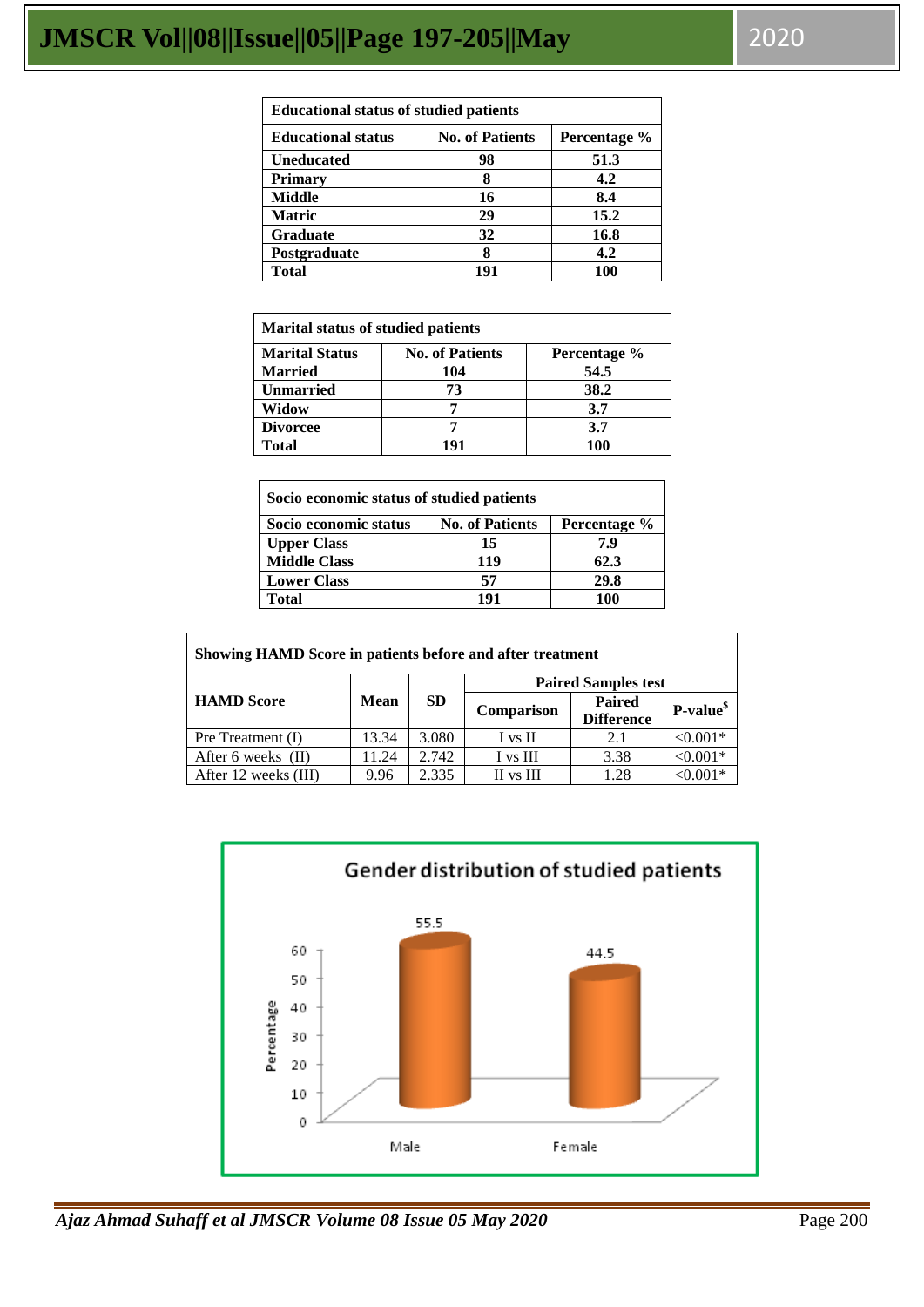





In our study majority of our patients 81 (42.4%) were aged between 18-29 years, 42 (22.0%) were 30-39 years of age, 26 (13.6%) were aged between 40-49, 38 (19.9) were aged between 50-59, and only 4 (2.1%) patients were more than 60 years. The mean age was 35.3±13.56. Males constituted 106 (55.5%) while as there were 85 (44.5%) females out of a total of 191 patients. Majority of our studied population 101 (52.9%) who belonged to rural areas and 90 (47.1%) were from urban areas.

In our study that Out of 191 patients, 98 (51.3%) were uneducated, 8 (4.2%) patients were primary pass, 16 (8.4%) were middle pass, 29 (15.2%) were matriculates, 32 (16.8%) were graduates, and 8 (4.2%) were postgraduates and 97 (50.8%) were

*Ajaz Ahmad Suhaff et al JMSCR Volume 08 Issue 05 May 2020* Page 201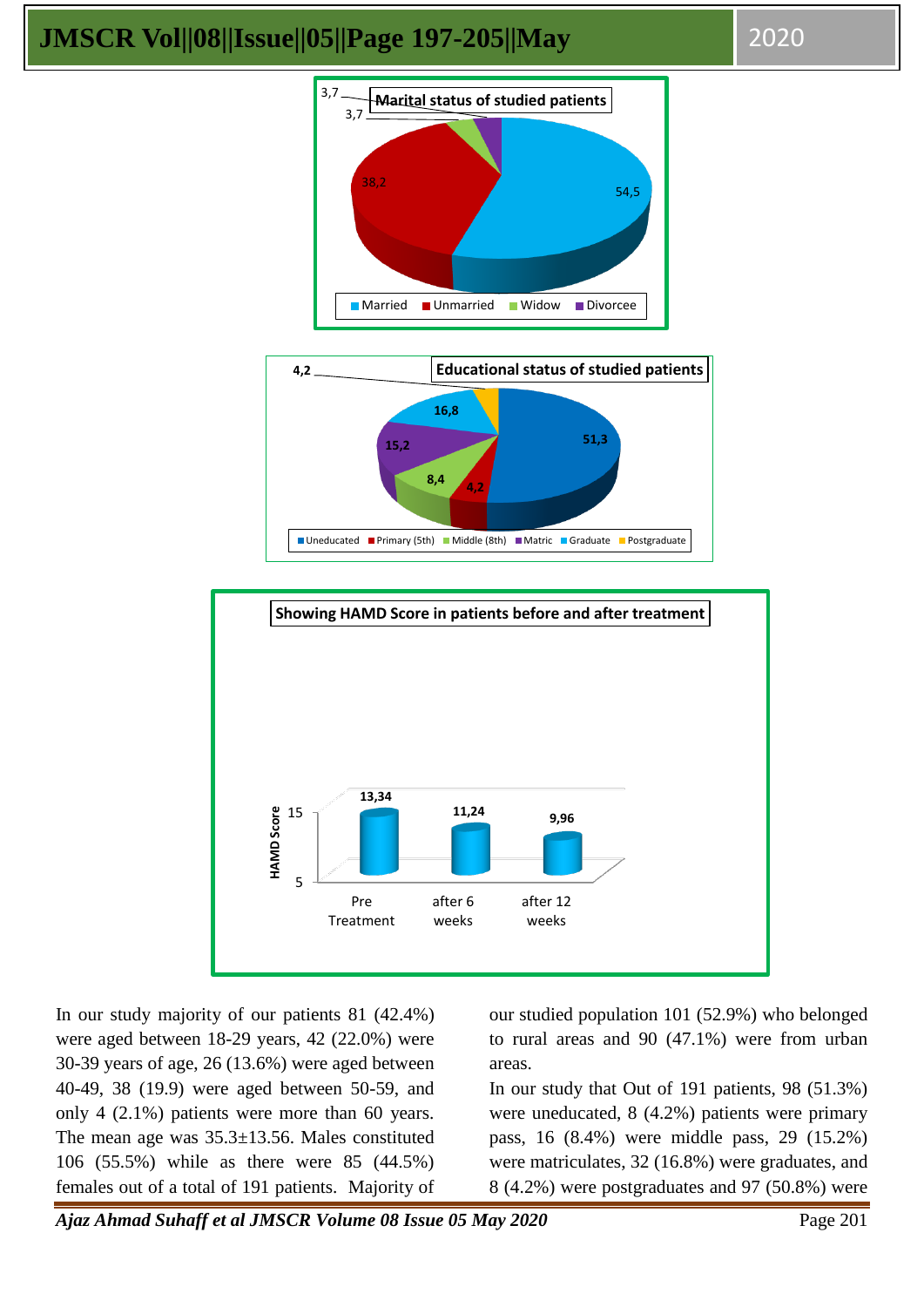unemployed, 79 (41.4%) were employed and 15 (7.9%) were students. There were 104 (54.5%) married men and women in our study, 73 (38.2%) were unmarried, 7 (3.7%) each were widowed and divorcee. 119 (62.3%) patients in our study belonged to middle socioeconomic class, 57 (29.8%) patients were from lower class and 15 (7.9%) patients were belonging to upper socioeconomic class. There were only 38 (19.9%) patients in our study who had family history of psychiatric illness while as 153 (80.1%) were not having any family history of psychiatric illnesses. The mean pre-treatment HAM-D score in patients was 13.34, after 6 weeks the mean HAM-D score was 11.24 and after 12 weeks the HAM-D score was 9.96.

### **Discussion**

Depressive disorders are among the most common mental health problems and is related to reduced quality of life.<sup>[13-14]</sup> In our study, mean age was 35.3±13.56 years and majority of our patients 81 (42.4%) were aged 18-29 years, 42 (22.0%) patients were 30-39 years of age, 26 (13.6%) were aged 40-49, 38 (19.9) were aged between 50-59, and only 4 (2.1%) patients were more than 60 years. It has been observed that depression is more prevalent in this age group. Another reason could be younger patients are readily seeking help for their psychological problems than older people. Similar age distribution was observed by Rajiv et  $al.$ <sup>[15]</sup> in their study where the mean age of the studied subjects was  $37.46 \pm 13.56$  yr. Gitlin et al. in their study observed similar results where the mean age of studied subjects was 37.6 with standard deviation 9  $[16]$ . Another study conducted by Shoib et al.<sup>[17]</sup> where maximum number of the patients were in the age group of 31-40 years 198 (36.9 %) followed by 21-30 years 154 (28.7%) followed by 41-50 years 128 (23.9 %), then 51-60 years 39 (7.3) followed by  $\leq 20$  14 (2.6%) and least was in 61-70 age group  $4(0.7\%)$ . The mean age of the patients was  $35.85 \pm 9.475$ . In our study, out of 191 patients, males constituted 106 (55.5%) while as 85 (44.5%) were females. There is only a marginal difference between the genders. In our state females usually approach faith healers. In India males have more access to health care system than the females. In addition to it due to the prevailing situation in Jammu and Kashmir, males can be more prone and vulnerable to suffer from depression. Our results were similar to the study conducted by Rajiv et al. in which males were 50.4% and females were 49.3%.In our study 101 (52.9%) patients belonged to rural areas and 90 (47.1%) were from urban areas. Though the majority of patients were from rural areas but relatively the percentage of patients from urban areas was higher, the reason could be the catchment area of the hospital which is in the urban dwelling. Study conducted by Maqbool et al.<sup>[18]</sup> observed almost similar results that majority of patients belonging to rural areas was 57.14% and patients who belong to urban areas were 42.8% which were close to our study. [Probst](http://www.ncbi.nlm.nih.gov/pubmed/?term=Probst%20JC%5BAuthor%5D&cauthor=true&cauthor_uid=17009190) et  $al.<sup>[19]</sup>$  also found that the prevalence of depression is significantly higher in residents of rural areas compared to urban areas 6.1% versus 5.2%. Shoib et al in his study also observed that majority of patients belong to urban 189 (35.19%) as compared to rural 348 (64.80%).In our study, Out of 191 patients, 98 (51.3%) were uneducated, 8 (4.2%) patients were primary pass, 16 (8.4%) were middle pass, 29 (15.2%) were matriculates, 32 (16.8%) were graduates and 8 (4.2%) were postgraduates. The reason could be that, as per census of India (2011), Jammu and Kashmir is one of the states of India where literacy rate is 67.16 which is almost in accordance with our observations. Sarmila Mallik et al.<sup>[20]</sup> observed in their study that most of the depression patients (67.9%) were illiterate. Maqbool et al. found almost similar results in their study Illiterate 205 (37.7%), Primary 79 (14.7 %), Secondary 106 (19.7%), Matric 73 (13.6%), Graduate 66 (13.3%) and Postgraduate 8 (1.5%). In our study, 97 (50.8%) patients were unemployed, 79 (41.4%) were employed and 15 (7.9%) were students. Most of the people who visit government hospitals of our valley for free treatment are uneducated and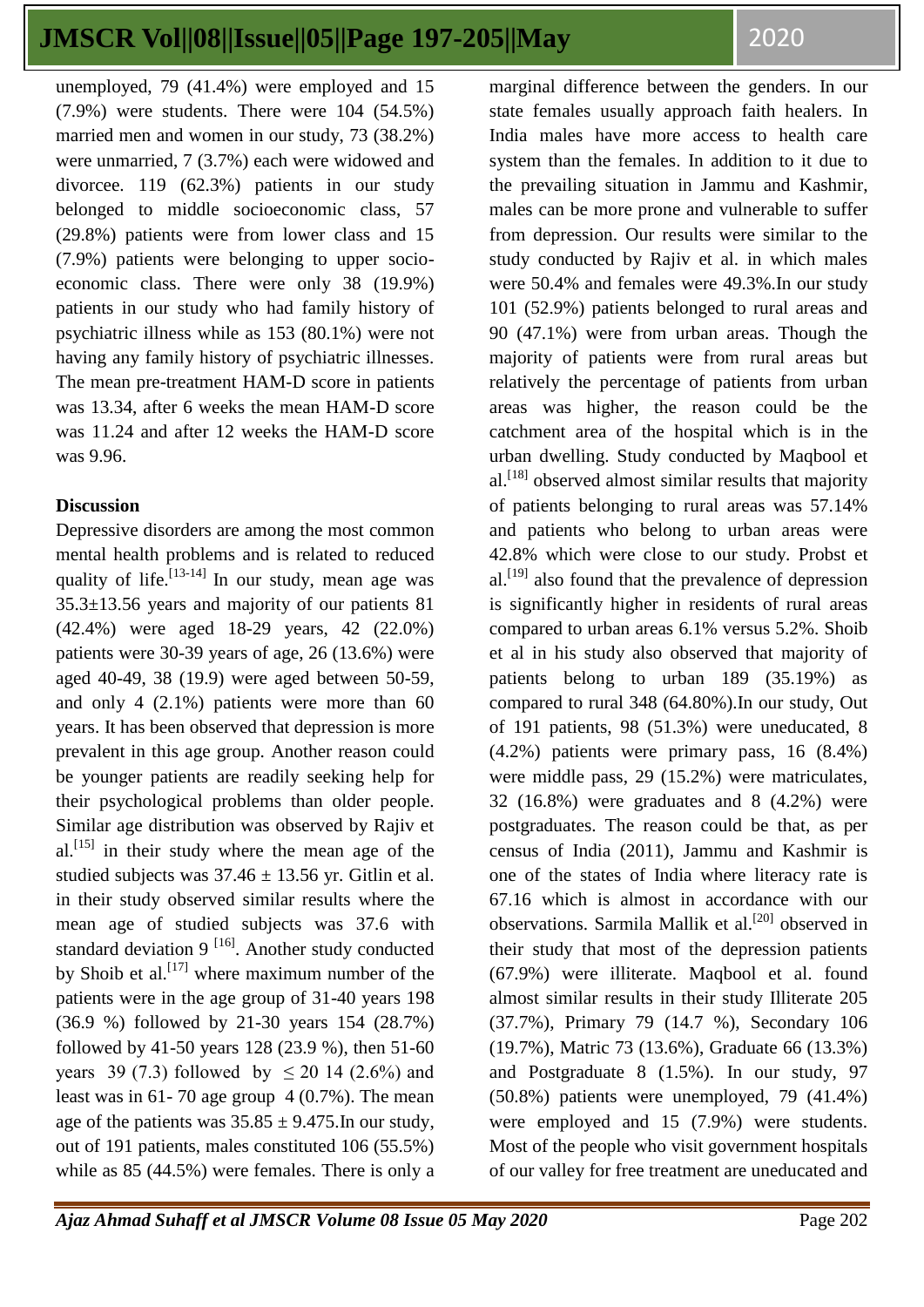unemployed. As educated and employed seek treatment from private hospitals and clinics and also unemployment can be one of the risk factors for depression.

In our study, the majority of patients 104 (54.5%) were married and 73 (38.2%) were unmarried, 7 (3.7%) were widowed and 7 (3.7%) were divorcee. Usually maximum number of population in Indian subcontinent is married in this age group. Another reason could be that married people are overburdened by responsibilities. Sarmila et al. in their study found that majority of depression patients (70.5%) were married. Shoib et al found that majority of their studied patients 66.7 % 358 patients were married, 26.3% patients were unmarried, 4.1% were widowed and 3 % were separated. In our study as for as socioeconomic status is concerned, majority of patients 119 (62.3%) belonged to middle socioeconomic class, 57 (29.8%) patients belonged to lower socio-economic class and 15 (7.9%) patients were from upper socio economic class. Shoib et al. found that majority of their patients were from lower socioeconomic status 300 (65.44%), 178 (33.13%) from middle, and 9 (1.67%) from upper socioeconomic status, as majority of population in our state is from lower and middle socioeconomic class. In our study there were 38 (19.9%) patients who had family history of psychiatric illness (panic disorder, generalized anxiety disorder, phobia) while as 153 (80.1%) were not having any family history of psychiatric illness.

In our study the mean pre-treatment HAM-D score was  $13.34 \pm 3.08$  (P<0.001) and mean HAM-D score after treatment (6 weeks) was 11.24±2.74  $(p<0.001)$  and after 12 weeks was  $9.96\pm2.33$ (p<0.001), which was statistically significant. Decrease in HAM-D score reflects improvement in symptoms with treatment. Gitlin et al. in their study also observed the mean HAM-D score before treatment was 20.7 (SD 1, range 14–31) and after treatment, the mean HAM-D score was 7.8 (SD 1.4, range 0-18). [Zhou](javascript:void(0);) et al. in their study

revealed that the 8 weeks treatment decreased the HAMD scores.<sup>[21]</sup>

### **Conclusion**

Majority of the participants were males, predominantly belonging to age group of 18-29 years, mostly having education up to middle school, working in semi-skilled or unskilled group and married. Clinical profile revealed that most of the patients had mild to moderate form of depression, a few also reported severe form of depression. Some of them had given family history of psychiatric illness. The Hamilton Depression Rating Scale-(HAM-D) analysis pointed towards presence of depression with mean score of 13.34 before start of treatment and 11.24 and 9.96 respectively after6 and 12 weeks of treatment.

When the HAMD scores were compared with the treatment, most of the patients had lower scores. Treatment of patients decreased HAM-D score, which reflects improvement in symptoms. Careful diagnosis of depression can help in early starting of treatment so that it can greatly decrease morbidity in patients.

## **Source of Support:** Nil **Conflict of Interest:** None

#### **References**

- 1. World Health Organization Prevention and promotion in mental health Geneva. 2002.
- 2. D'Alisa S, Miscio G, Baudo S, Simone A, Tesio L, Mauro A. Depression is the main determinant of quality of life in multiple sclerosis: a classification-regression (CART) study. Disabil Rehabil. 2006; 28: 307–314. .
- 3. Fruhwald S, Loffler H, Eher R, Saletu B, Baumhackl U. Relationship between depression, anxiety and quality of life: a study of stroke patients compared to chronic low back pain and myocardial ischemia patients. Psychopathology. 2001; 34:50–56.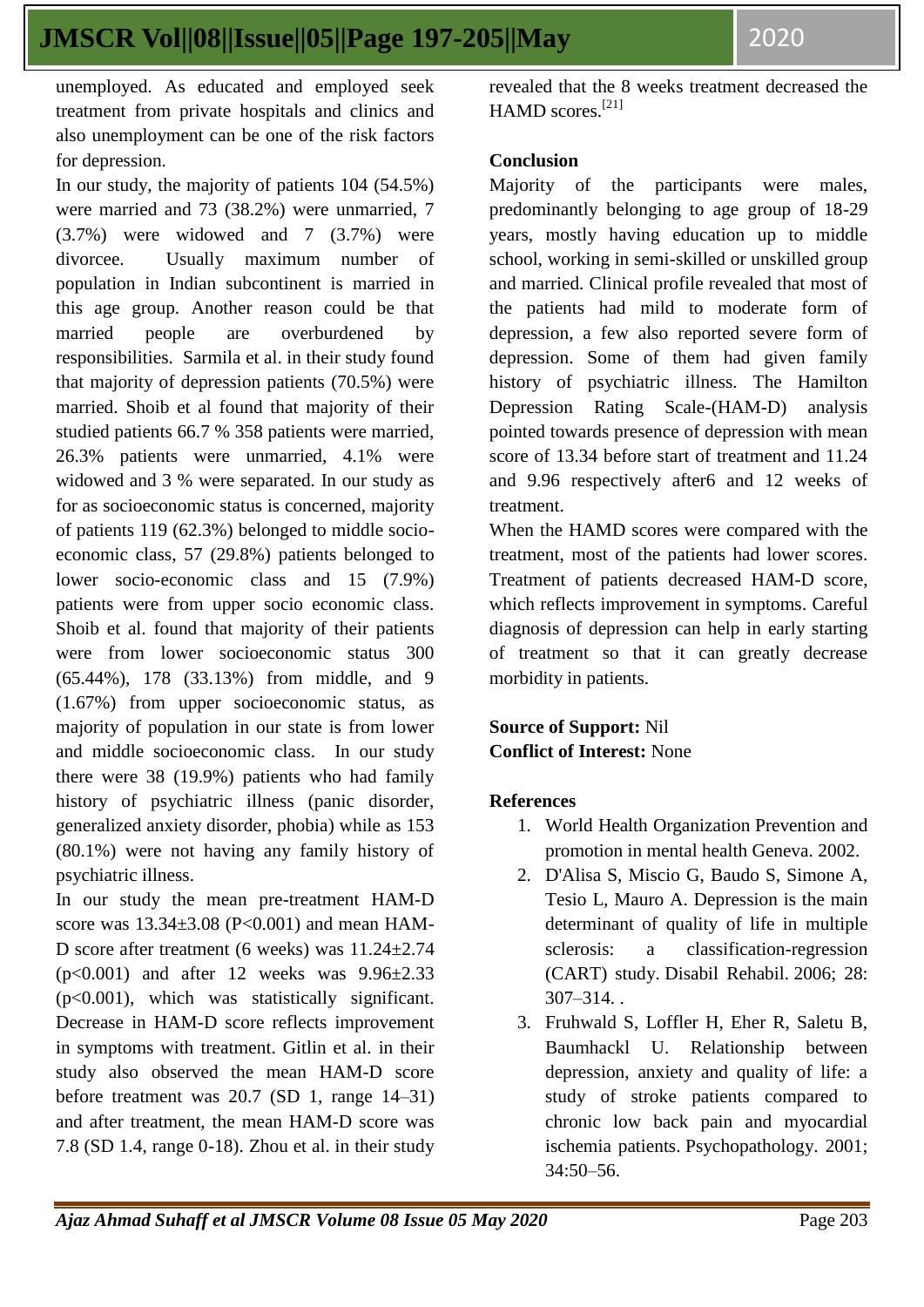- 4. Lopez AD, Mathers CD, Ezzati M, Jamison DT, Murray CJ. Global Burden of Disease and Risk Factors. Washington: The World Bank; 2006.
- 5. Bromet E, Andrade LH, Hwang I, Sampson NA, Alonso J, de Girolamo G, et al. Cross national epidemiology of DSM-IV major depressive episode. BMC Med 2011; 9: 90.
- 6. Murphy JM, Laird NM, Monson RR, Sobel AM, Leighton AH. A 40-year perspective on the prevalence of depression: the Stirling County Study. Arch Gen Psychiatry 2000; 57: 209-15.
- 7. Poongothai S, Pradeepa R, Ganesan A, Mohan V. Prevalence of depression in a large urban South Indian population - The Chennai Urban Rural Epidemiology Study (CURES-70). PloS One 2009; 4: E7185.
- 8. Nandi DN, Banerjee G, Mukherjee SP, Ghosh A, Nandi PS, Nandi S. Psychiatric morbidity of a rural Indian community changes over a 20 year interval. British J Psychiatry 2000; 176: 351–6.
- 9. Syed Amin, A.W. Khan. Life in conflict: Characteristics of Depression in Kashmir. Int J Health Sci (Qassim). 2009 Jul; 3(2): 213–223.
- 10. Mushtaq R, Shoib S, Shah T, Mushtaq S. Tryptophan hydroxylase 2 gene polymorphism in anxiety and depressive disorder in kashmiri population. Journal of Clinical and Diagnostic Research. 2014;8: WC01-WC03.
- 11. American Psychiatric Association. Diagnostic and Statistical Manual of Mental Disorders. 4th ed. Washington: The Association; 1994.
- 12. Hamilton M (1980) Rating depressive patients. J Clin Psychiatry 41:21–24.
- 13. Kessler RC, Chiu WT, Demler O, Merikangas KR, Walters EE. Prevalence, severity, and comorbidity of 12-month DSM-IV disorders in the National Comorbidity Survey Replication. Arch

Gen Psychiatry 2005;62(6):617–27. Erratum in Arch Gen Psychiatry 2005; 62(7):709.

- 14. McKenna MT, Michaud CM, Murray CJ, Marks JS. Assessing the burden of disease in the United States using disabilityadjusted life years. Am J Prev Med 2005;28(5):415–23.
- 15. Rajiv Radhakrishnan, Sam Calvin, Jyotin Kshitiz Singh, Binston Thomas & Krishnamachari Srinivasan .Thyroid dysfunction in major psychiatric disorders in a hospital based sample; Indian J Med Res 138, December 2013, pp 888-89.
- 16. Gitlin M, Altshuler LL, Frye MA, Suri R, Huynh EL, Fairbanks 2. L, et al. Peripheral thyroid hormones and response to selective serotonin reuptake inhibitors. J Psychiatry Neurosci 2004; 29: 383-6.
- 17. Sheikh Shoib, Raheel Mushtaq, Mohammad Maqbool Dar, Tasleem Arif, Tabindah Shah, Tajamul Hussain, Mohammad Saleem Sharoo; Psychiatric Manifestations in thyroid disorders. International Journal of Clinical Cases and Investigations 1st October 2013. Volume 5 (Issue 3),84:98.
- 18. Mohammad Maqbool Dar, Sheikh Shoib, Haamid Bashir, Mohammad Hayat Bhat, Waseem Hassan Ahangar. Link between Psychiatric and Autoimmune Thyroid Disorder. International Journal of Health Sciences & Research February 2013 Vol.3; Issue: 2.
- 19. Probst JC, Laditka SB, Moore CG, Harun N, Powell MP, Baxley EG. Rural-urban differences in depression prevalence: implications for family medicine. Fam Med. Oct 2006; 38(9):653-60.
- 20. Sarmila Mallik, Abhik Sinha, Prasanta Kumar Das, Sanchari Roy, Kanti Bhushan Choudhury, Asish Mukhopadhyay. Anxiety and Depression: Their Epidemiological Factors----A Study on The Patients Attending Psychiatric OPD of